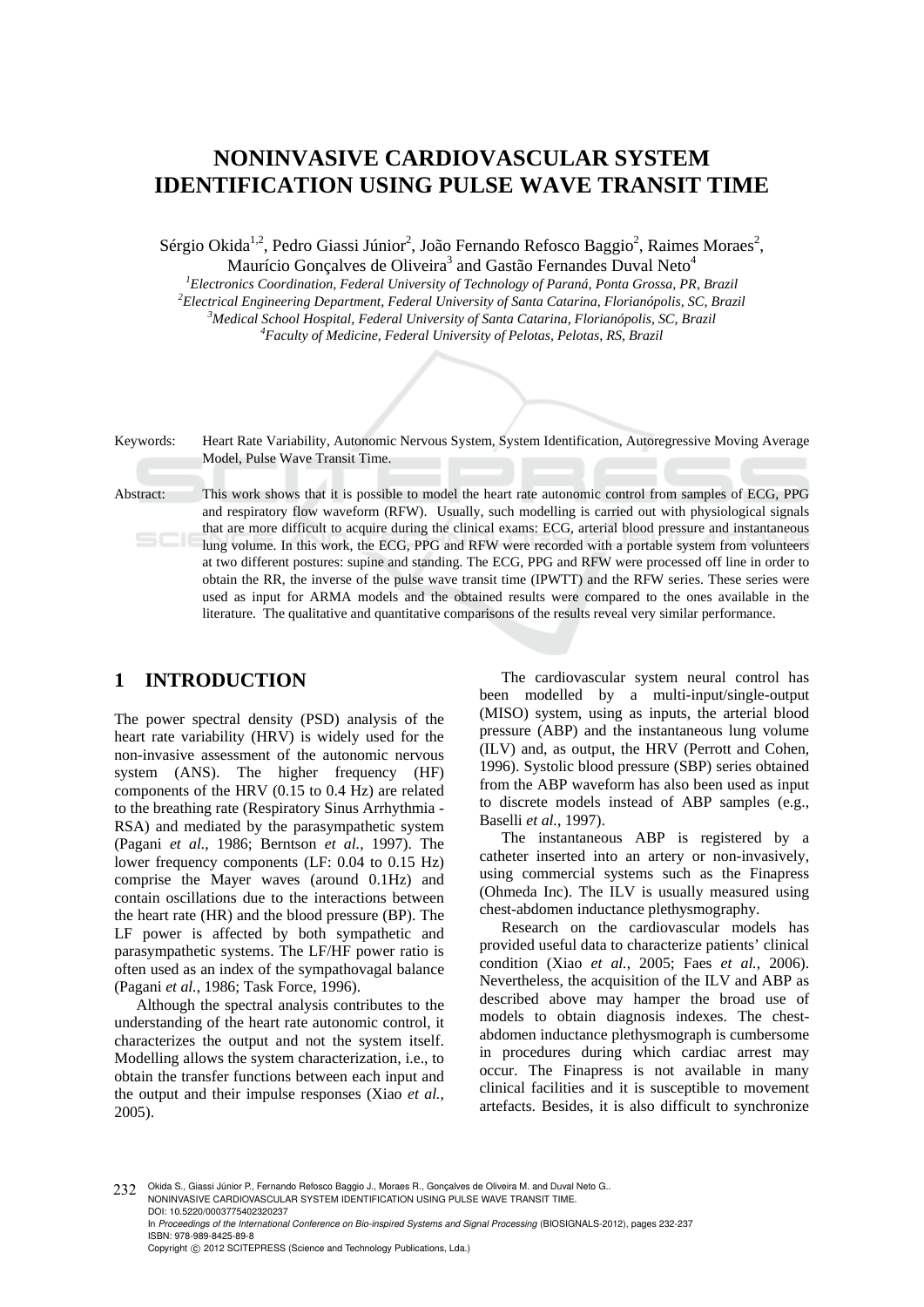signals acquired from different commercial systems since no information is usually provided on their processing (time delay).

As alternatives to the use of the SBP and ILV as model inputs, the pulse wave transit time (PWTT) and respiratory flow waveforms (RFW) are here investigated.

The PWTT, usually defined as the interval between the ECG R-wave and the base of the leading photoplethysmography (PPG) deflection within a same cardiac cycle (Figure 1), has been shown to be significantly correlated to the systolic blood pressure (SBP). The SBP is inversely proportional to the PWTT (Lass *et al.*, 2004; Teng and Zhang, 2006).



Figure 1: The PWTT is the interval between the ECG Rwave peak and the base of the leading edge of the PPG. The RR series is a measurements set of the time interval between consecutive ECG R-waves.

Eckberg (2003) suggests that the mechanical stretch of pulmonary and thoracic receptors has small contribution to the RSA, pointing out that the RSA is mainly generated by the central respiratory motoneurone activity. Therefore, the breathing rate obtained from the inspired and expired flow waveform (acquired by nasal thermometry) may convey information on the respiratory motoneurone discharges that affect the HRV.

This work investigates the feasibility of using the PWTT series and the RFW samples as inputs for the cardiovascular system neural control modelling. These signals can be acquired with a simple system, barely disturbing the usual clinical exams.<br>Therefore, their use circumvents practical Therefore, their use circumvents difficulties to obtain useful indexes from models in order to help assessing patients' health.

## **2 MATERIALS AND METHODS**

This section describes the acquisition of the physiological signals from healthy volunteers and the methods used to model the HRV.

#### **2.1 Subjects**

Five volunteers (4 males; 1 female; age: 22-46 years; ASA1) took part of the study. The protocol (Project 529/10) was approved by the Research Ethics Committee of the Federal University of Santa Catarina (UFSC). These subjects were informed about the protocol and gave their written consent. The experiments were carried out at the Medical School Hospital of the UFSC.



The experimental data were recorded from volunteers at two different postures: supine and standing. After changing the posture, five minutes were waited for hemodynamic stabilization before the data acquisition.

At each position, the subjects breathed according to two different patterns guided by a metronome.

The first pattern corresponds to a broadband respiratory signal (Poisson distribution) necessary as input to generate a reliable autonomic heart rate control model (Berger *et al*., 1989). This pattern consists of breathing cycles ranging from 1 to 15s (mean=5s) during 6 minutes.

The second pattern is paced breathing at the rate of 12 breaths/min. This pattern was recorded for each subject during 2 minutes.

## **2.3 Signal Acquisition and Discrete–time Signal Processing**

A portable device developed in our laboratory was employed to acquire the required waveforms: RFW by nasal thermometry, EGC and PPG. The RFW, ECG and PPG were filtered by band-pass second order Butterworth filters to limit their bandwidths to 0-6Hz, 0.5-100Hz and 0.8-10Hz, respectively. The filtered waveforms were sampled at the rate of 1 kSPS and converted to 12-bit words. The sampled waveforms were transmitted via Bluetooth to a laptop computer where they were stored into separated files (16 bits Intel PCM format). More information on the developed system can be found elsewhere (Giassi Jr. *et al.*, 2011).

The sampled waveforms were processed off line in order to obtain the inputs series for the models.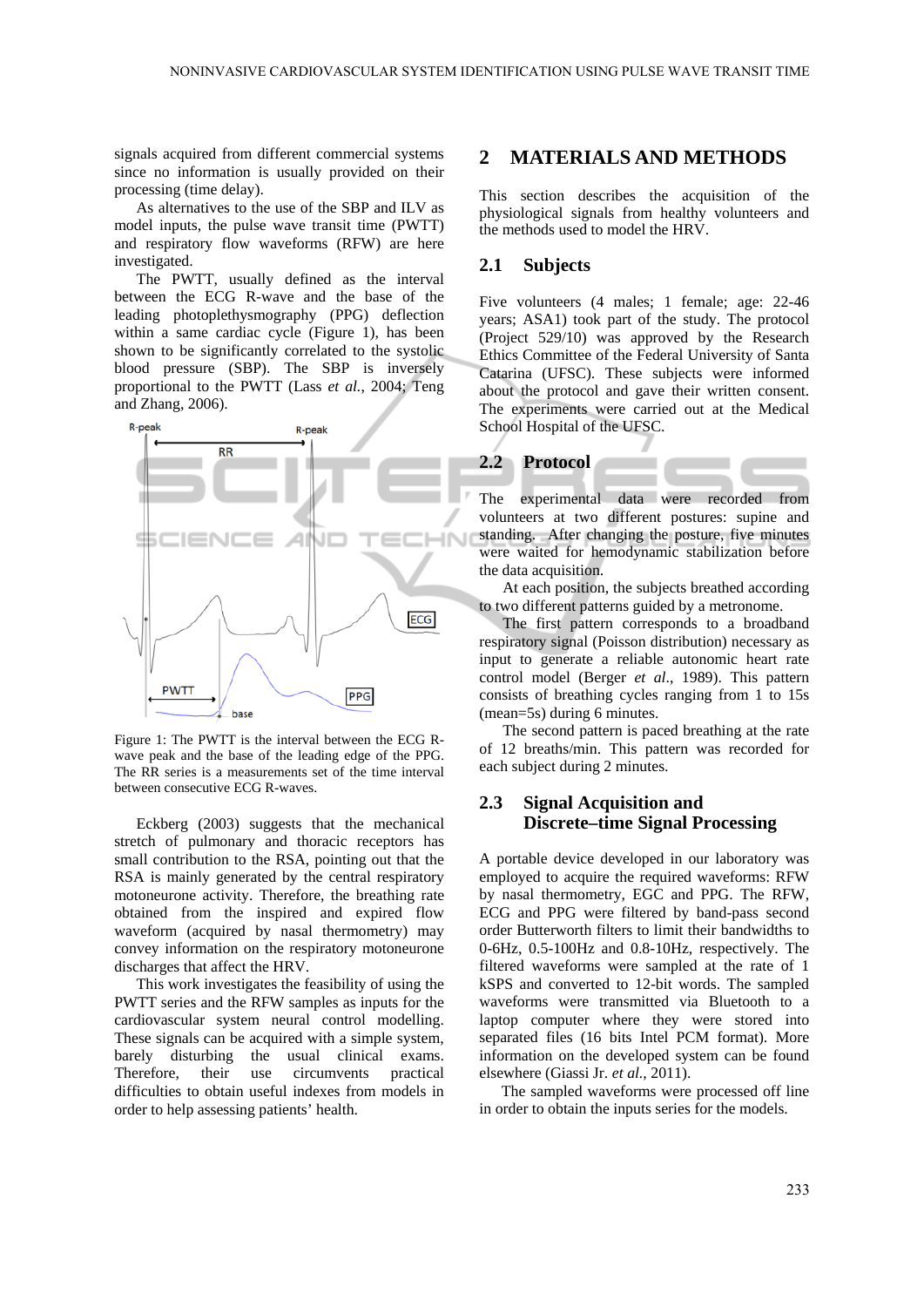The ECG, PPG and RFW were further filtered by digital FIR filters in order to attenuate interfering signals. The ECG, PPG and RFW bandwidths were limited to 0.5-40Hz, 0.26-15Hz and 0-0.75Hz, respectively.

The R-wave peaks of the ECG were detected using continuous wavelet transform (CWT) as proposed by Ghaffari *et al.* [9]. According to these authors, the algorithm achieved a sensitivity of 99.91% and a predictivity of 99.72% when applied to signals of the MIT/BIH database. The RR series is the measurements set of the time interval between consecutive R-waves of the ECG. As it corresponds to an irregularly sampled waveform, the RR series was linearly interpolated to achieve the sampling rate of 1.5 SPS. The HR consists of the inverse interpolated RR series.

The ECG and the PPG are used to obtain the PWTT series. The Figure 1 shows a PWTT measurement for a cardiac cycle. The PWTT is the time interval between the R-wave peak and the base point within the same cardiac cycle. Following Chiu *et al.* (1991), the base marker corresponds to the intersection of the tangent through the steepest part of the slope (determined by the maximum first derivative point) with its baseline. The PWTT series is the set of these consecutive measurements. The IPWTT series corresponds to 1/PWTT. The IPWTT series was also interpolated to achieve 1.5 SPS.

The RFW was decimated to 1.5 SPS in order to have all the input signals sampled at the same rate. The use of this sampling rate allows the comparison of the obtained impulse responses to those of Perrott and Cohen (1996).

The smoothness priors approach (Tarvainen *et al*., 2001) was used to detrend the HR, IPWTT and RFW. For that, the lambda value used was 50 that makes the detrending to correspond to a high-pass filter with a cut-off frequency of 0.0375 Hz.

The HR, RFW and the IPWTT series were then normalized by their respective standard deviation.

#### **2.4 The Model**

Closed-loop systems have been proposed to model the cardiovascular system neural control to take into account the SBP and heart rate (HR) interactions (Appel *et al*., 1989). Nevertheless, Takalo *et al.* (2004) showed that the transfer functions obtained from the open-loop model proposed by Perrott and Cohen (1996) were not significantly different from those obtained by the closed-loop model. In order to assess the adequacy of the IPWTT and RFW as model inputs, this work employs the open-loop model.

Briefly, the open-loop model is described by the Eq. 1 where the usual ILV and SBP inputs are replaced by RFW and IPWTT, respectively.

$$
HR[n] = -\sum_{i=1}^{N} a[i]HR[n-i] +
$$
  
+  $\sum_{j=m}^{M} b[j] RFW[n-j] +$  (1)  
+  $\sum_{k=q}^{Q} c[k] IPWTT[n-k] + e[n]$ 

where **n**, **i**, **j** and **k** are discrete time indexes; a[i] are the autoregressive  $(AR)$  coefficients; b[j] and  $c[k]$ are the moving average  $(MA)$  coefficients and  $e[n]$ is the estimation error of the model. **N**, **M** and **Q** define the order of the model. **m** and **q** stand for delays between each input and the output.

Due to the non-causal coupling between the breathing and the HR (RFW→HR) (Mullen *et al.*, 1997), **m** was made equal to -4.

The interactions of the SPB and HR are mediated by their autonomic coupling (IPWTT→HR) and also, by the mechanical effects of the HR on the SBP  $(HR\rightarrow IPWTT)$ . To disentangle that, it is necessary to impose causality (Mullen *et al.*, 1997) that is achieved by making **q** equal to 1.

The coefficients estimates are calculated using the least square method. The multivariate model order was determined by means of the autoregressive moving average (ARMA) parameter reduction method: APR (Perrot and Cohen, 1996).

Applying the Z transform to the Eq. 1, the transfer functions between each input and the output are given by:

$$
H_{HR,RFW}(z) = \frac{B(z)}{A(z)} = \frac{\sum_{j=m}^{M} b(j) z^{-j}}{1 + \sum_{i=1}^{N} a(i) z^{-i}} \tag{2}
$$

$$
H_{HR,IPWTT}(z) = \frac{C(z)}{A(z)} = \frac{\sum_{k=q}^{Q} c(k) z^{-k}}{1 + \sum_{i=1}^{N} a(i) z^{-i}} \tag{3}
$$

From these equations, each impulse response  $(RFW \rightarrow HR$  and IPWTT $\rightarrow HR$ ) can be obtained by applying the inverse Z transform for  $RFW(z)=1$  and  $IPWTT(z)=1.$ 

#### **2.5 Statistical Analysis**

The Student's t-test was used to compare the power of the LF and HF bands between the PSD curves obtained from the measured (LF<sub>measured</sub> and  $HF_{measured}$ ) HR and from the modelled ( $LF_{model}$  and HFmodel) HR. This was repeated for the different postures and breathing patterns. A p-value below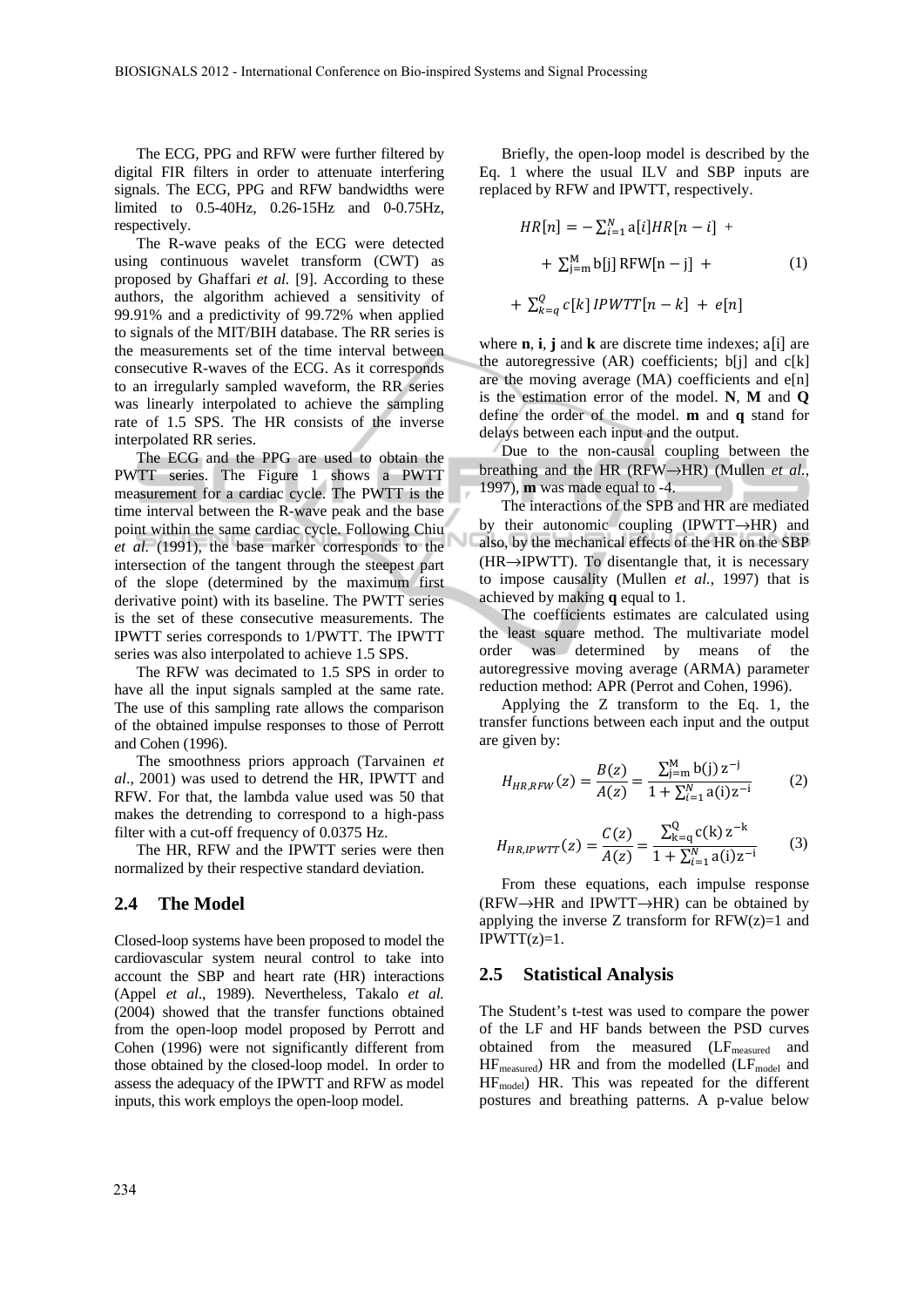0.05 was chosen as threshold for statistical significance.

# **3 RESULTS**

From the data recorded during the broadband respiratory protocol, the ARMA model order and its coefficients were estimated for each volunteer.

With the estimated ARMA model parameters of each subject, HR output series were generated from the IPWTT and RFW series obtained for irregular (broadband) and paced breathing patterns at the supine and standing postures.

Figures 2 and 3 show the typical impulse responses (RFW→HR and IPWTT→HR, respectively) obtained from the ARMA model for a subject at supine posture breathing according to the broadband pattern.



Figure 2: Typical RFW→HR impulse response of the ARMA model obtained from a subject at supine position, breathing according to the broadband pattern.



Figure 3: Typical IPWTT→HR impulse response of the ARMA model obtained from a subject at supine position, breathing according to the broadband pattern.

The fitness of the models could be verified by observing their responses to the RFW and IPWTT series that were acquired from the same subjects during the paced breathing. As illustrated by the Figure 4, the models outputs were able to follow up the measured HR, showing their suitability.

In order to compare the model output (HR<sub>model</sub>) to the measured HR (HR<sub>measured</sub>) in the frequency domain, each of these two series were segmented in three non-overlapping 40s segments and Hamming

window was applied to all them. For each series, the DFT of the three segments were averaged. Next, the PSD curves of the  $HR_{measured}$  and  $HR_{model}$  obtained from all five subjects were averaged. Figures 5 and 6 show the averaged PSD curves obtained from the subjects at supine and standing postures, respectively, breathing at irregular pace. These averaged PSD curves were also obtained for the subjects breathing at 12 breaths/min during supine (Figures 7) and standing (Figures 8) positions.



Figure 4: Typical result of HR series generated by the model (continuous red line) that follows up the HR (dashed black line) measured from a subject at supine posture breathing at 12 breaths/min.



Figure 5: Averaged PSD of the HR<sub>measured</sub> (dashed black line) and the  $HR_{model}$  (continuous red line) for all subjects at supine posture, breathing at irregular pace.



Figure 6: Averaged PSD of the HR<sub>measured</sub> (dashed black line) and the  $HR_{model}$  (continuous red line) for all subjects at standing posture, breathing at irregular pace.

Measurements of LF and HF power were carried out in normalized units (Task Force, 1996).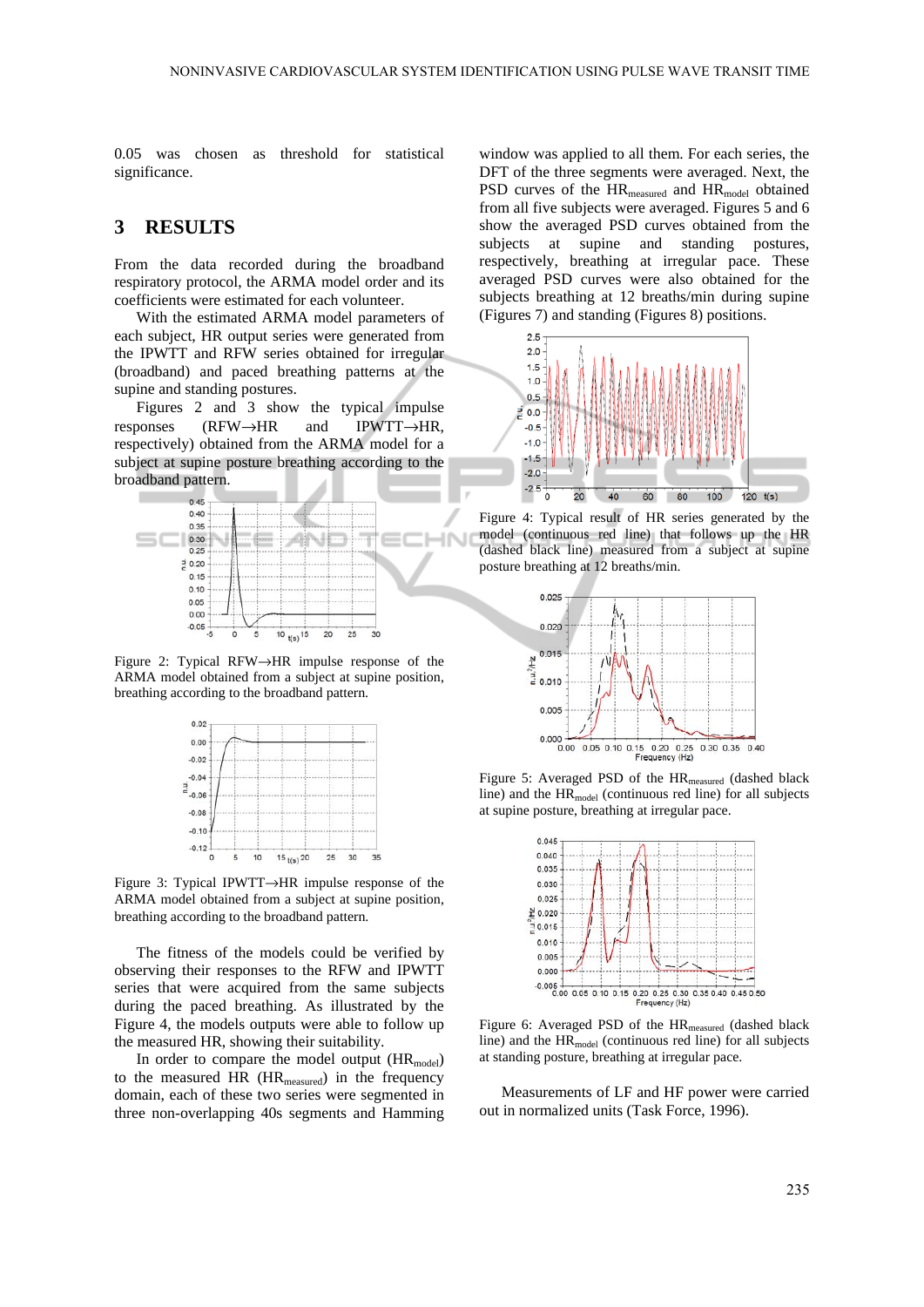Table 1 contains the HR power values within the LF and HF bands that were obtained from the averaged PSD curves of all subjects breathing at irregular breathing pattern in the different postures. Table 2 shows the same for the subjects breathing at 12 breaths/min.

The Student's t-test does not show significant differences between  $LF_{measured}$  and  $LF_{model}$  and neither between HF<sub>measured</sub> and HF<sub>model</sub> for the two different postures and for the two different breathing patterns.



Figure 7: Averaged PSD of the HR<sub>measured</sub> (dashed black line) and HRmodel (continuous red line) for all subjects at supine posture, breathing at 12 breaths/min.



Figure 8: Averaged PSD of the HR<sub>measured</sub> (dashed black line) and the HR<sub>model</sub> (continuous red line) for all subjects at standing posture, breathing at 12 breaths/min.

### **4 DISCUSSION**

According to Payne *et al.* (2006), the variable cardiac pre-ejection period constrains the use of the IPWTT as a reliable estimate of the SBP; however, these authors point out that it may be useful for assessing the SBP variability.

When compared to non-invasive SBP measurements carried out with an arterial tonometer, the IPWTT has lower cost and does not offer risk of interrupting the perfusion due to the application of excessive pressure to the finger-cuff (Teng and Zhang, 2006).

Using the IPWTT and RFW as inputs, the model parameters were generated for each volunteer from data recorded when they were breathing according to an irregular pattern (Berger *et al*, 1989). The APR method was used to define the model orders (Perrott and Cohen, 1996).

Table 1: LF and HF powers (nu) measured from the averaged PSD curves for subjects breathing at irregular pace (Mean±SD).

|          | $LF_{\text{measured}}$ | $HF_{\text{measured}}$ | $LF_{model}$ | $HF_{model}$ |
|----------|------------------------|------------------------|--------------|--------------|
|          | 70.42                  | 29.58                  | 58.74        | 41.25        |
| Supine   | ±10.36                 | ±10.36                 | ±11.60       | ±11.60       |
| Standing | 84.71                  | 15.29                  | 73.24        | 26.76        |
|          | $\pm 6.02$             | $\pm 6.02$             | $\pm 10.74$  | $+10.74$     |

Table 2: LF and HF powers (nu) measured from the averaged PSD curves for subjects breathing at 12 breaths/min (Mean±SD).

|                 | $LF_{measured}$ | $HF_{measured}$ | $LF_{model}$ | $HF_{model}$ |
|-----------------|-----------------|-----------------|--------------|--------------|
|                 | 46.8            | 53.82           | 27.59        | 72.41        |
| Supine          | ±27.14          | ±27.14          | ±22.35       | ±22.35       |
| <b>Standing</b> | 66.46           | 33.54           | 60.00        | 40.04        |
|                 | $+11.52$        | ±11.52          | ±24.70       | $+24.70$     |

As can be seen in Figure 4, the generated models were able to follow the measured HR when the subjects were breathing at a constant rate.

It is possible to note in the Figures 2 and 3 that the model impulse responses are, respectively, very similar to the ILV→HR and SBP→HR impulse responses obtained, for instance, by Perrott and Cohen (1996) and by Chen and Mukkamala (2008).

The averaged PSD obtained for the HR<sub>measured</sub> and  $HR_{model}$  from the different volunteers breathing at irregular pace (Figures 5 and 6) and at 12 breaths/min (Figures 7 and 8) presented similar trends.

The statistics results do not point significant differences between the LF powers and HF powers calculated for the  $HR_{measured}$  and  $HR_{model}$ .

## **5 CONCLUSIONS**

This work investigated the use of the IPWTT and RFW as inputs to generate ARMA models of the heart rate autonomic control.

The assessment of the presented results allows us to conclude that the generated models are able to follow up the HR of subjects not submitted to nervous blockade.

It is much safer and easier to get these two series to model the autonomic control during routine clinical exams as alternatives to ILV and SPB. Therefore, they can be recorded from a larger